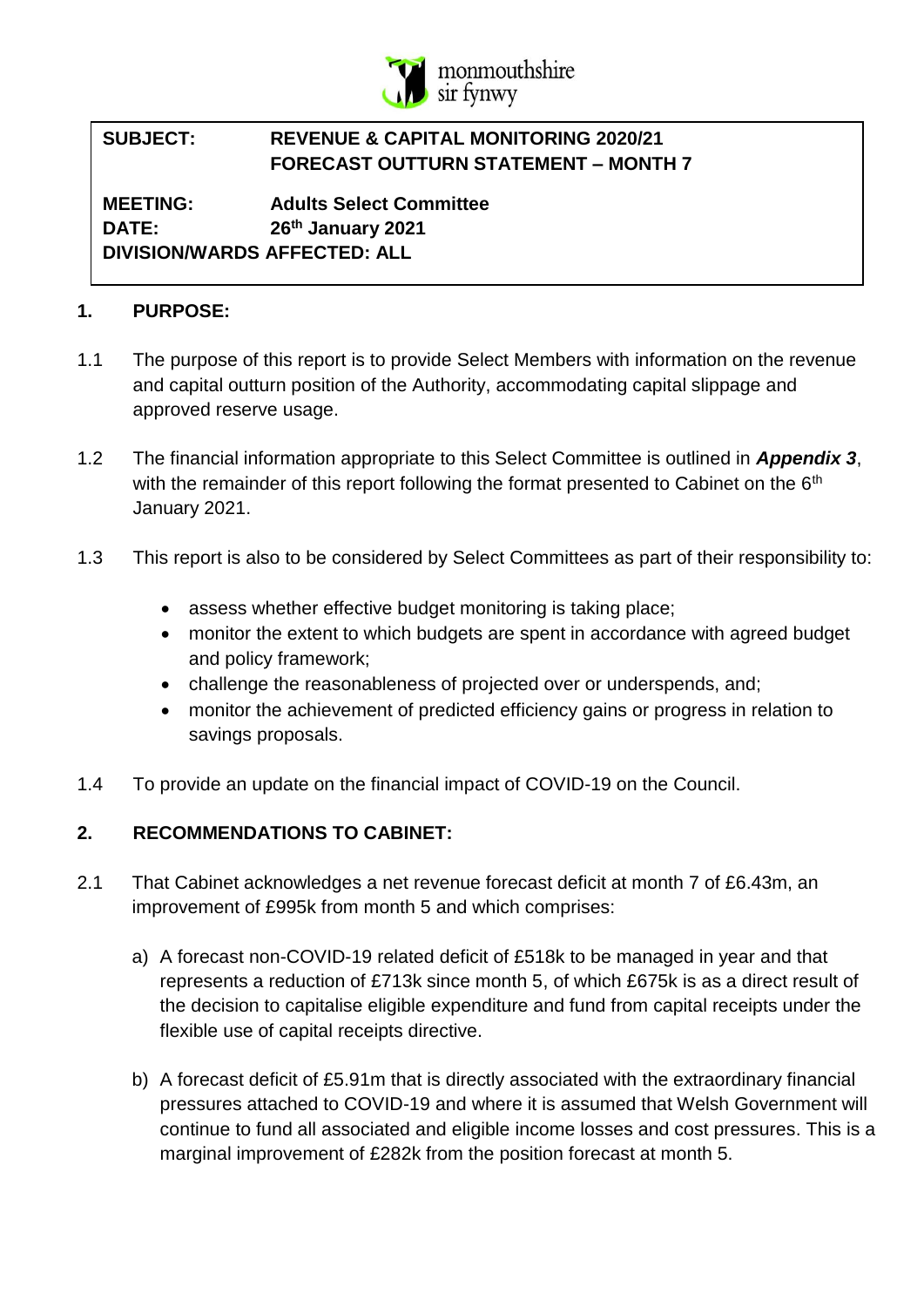- 2.2 That Cabinet recognises that since the budget forecasts have been produced for month 7 that Welsh Government has notified the Authority that a further sum of £1.78m will be made available to the Authority to cover income losses for quarter 2 of the financial year, and that will in turn reduce the £5.91m COVID related forecast deficit to £4.13m.
- 2.3 That Cabinet continue to make strong representations to Welsh Government to confirm full reimbursement of the £4.13m COVID related income losses and cost pressures as soon as possible and to eliminate financial risk going into the financial year-end.
- 2.4 That Cabinet notes that the £518k non-COVID related deficit will be managed through cost reduction and in taking immediate steps to curtail non-essential expenditure, recognising the risk that targeted and planned cost reductions will be challenging in the current operating environment and given that the Council will as always look to minimise impact on service delivery.
- 2.5 In taking the approach set out above, Cabinet recognises the extraordinary nature of the current year and accepts that significant services pressures will need to be incorporated into the ongoing budget setting process for financial year 2021/22 unless otherwise mitigated.
- 2.6 Cabinet notes the extent of forecast movements in Schools reserve usage contained in *appendix 1*.
- 2.7 Cabinet considers the forecast capital outturn spend of £25.3m alongside significant slippage of £37.4m, and the presumptions made around the financing consequences, as outlined in *appendix 1*.
- 2.8 Cabinet recognises that the forecast will have to be reconsidered in the event that Welsh Government falls short of expectation in fully compensating the Council for COVID related costs and income losses.

# **3. KEY ISSUES:**

- 3.1 Since entering 2020 the Council has faced significant and unprecedented challenges, notably the flood response and recovery resulting from Storms Ciara and Dennis in February 2020 and the subsequent COVID-19 pandemic and the impact of the lockdown restrictions that were put into effect on 23<sup>rd</sup> March 2020.
- 3.2 Each of these draws significantly on the Council's resources, both in terms capacity and finances and continues to place an unprecedented strain on the Council. This is exhibited below in *Table 1* and *Table 2* demonstrating an overspend forecast at year end of £6.43m.
- 3.3 This forecast comprises forecast COVID-19 income losses of £4.41m and additional costs of £1.49m alongside non-COVID-19 pressures of £518k. Non-COVID-19 pressures have in part resulted from the implementation of budget savings proposals for 20/21 being delayed.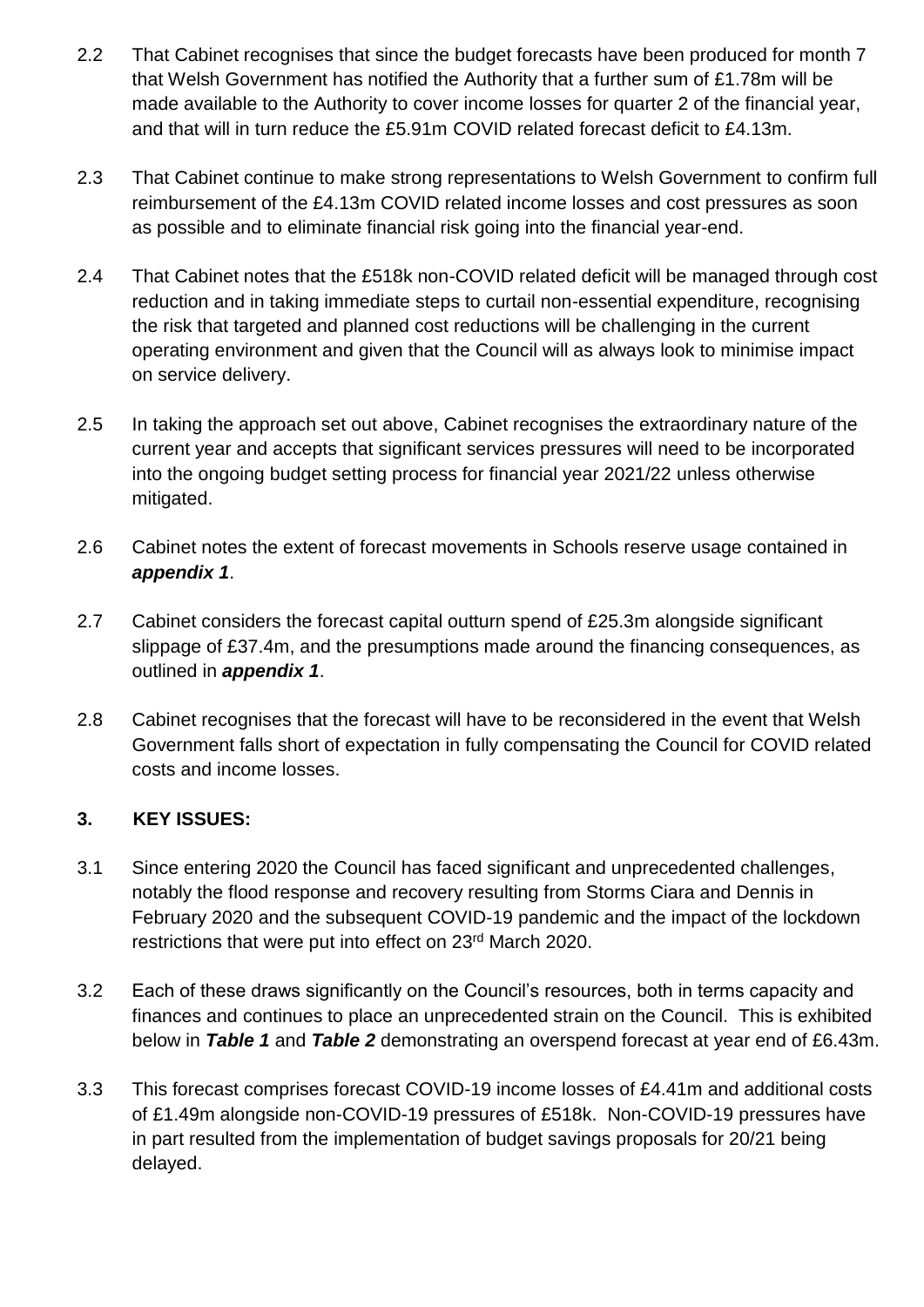- 3.4 It is important to note that forecast overspend of £6.43m presents a worst case scenario in that it does not take into account any of the further Welsh Government funding anticipated to meet the additional costs of the COVID-19 emergency response or further reimbursement of income losses that have equally resulted.
- 3.5 Since the budget forecasts have been produced for month 7 Welsh Government has notified the Authority that a further sum of £1.78m will be made available to the Authority to cover income losses for quarter 2 of the financial year, and that will in turn reduce the £5.9m forecast deficit to £4.13m.
- 3.6 The Council is calling for Welsh Government to reimburse all further COVID-19 related costs and income losses. As the financial year has progressed the Council is more optimistic than was the case at the first monitoring period at month 2 and since Welsh Government announced significant further funding for local authorities in August to supplement funding that had already been provided to assist with meeting income losses and additional costs brought about by the pandemic.
- 3.7 The Council tactically generated headroom of £1.8m in its Council Fund balance as part of the outturn strategy for 2019/20. Whilst this remains to assist with any under recovery in funding from Welsh Government, the increased comfort around Welsh Government funding means that this provides the Council with the flexibility to reserve this sum to respond to the financial pressures over the medium term.
- 3.8 The immediate focus for the Council whilst it awaits confirmation of full compensating funding from Welsh Government is to manage the non-COVID-19 pressures of £518k. Following the Cabinet decision at month 5, the month 7 forecast now includes the capitalisation of an additional £675k of identified eligible expenditure to be funded from capital receipts under the flexible use of capital receipts directive.
- 3.9 The remaining forecast deficit of £518k is required to be managed through cost reduction and in taking immediate steps to curtail non-essential expenditure, recognising the risk that targeted and planned cost reductions will be challenging in the current operating environment and given that the Council will as always look to minimise impact on service delivery.

#### **3.10 Overall Revenue Position**

#### **Table 1: Council Fund 2020/21 Outturn Forecast Summary Statement at Month 7**

| <b>Service Area</b>                                     | Original<br><b>Budget</b><br>2020/21 | <b>Budget</b><br>Adjustm<br>ents<br><b>Months</b><br>$1 - 7$ | <b>Revised</b><br><b>Annual</b><br><b>Budget</b> | <b>Forecast</b><br>Outturn | <b>Forecast</b><br>(Under) $\prime$<br>Over<br><b>Spend</b><br>@ M7 | <b>Forecast</b><br>(Under) $/$<br>Over<br>Spend<br>@ M5 | Variance<br>from M5<br>to M7 |
|---------------------------------------------------------|--------------------------------------|--------------------------------------------------------------|--------------------------------------------------|----------------------------|---------------------------------------------------------------------|---------------------------------------------------------|------------------------------|
|                                                         | '000's                               | '000's                                                       | '000's                                           | '000's                     | '000's                                                              | '000's                                                  | '000's                       |
| <b>Social Care, Health &amp;</b><br><b>Safeguarding</b> | 50,685                               | (170)                                                        | 50,515                                           | 52,222                     | 1,707                                                               | 1,448                                                   | 259                          |
| <b>Children &amp; Young</b><br><b>People</b>            | 55,539                               | 514                                                          | 56,053                                           | 56,178                     | 125                                                                 | 19                                                      | 106                          |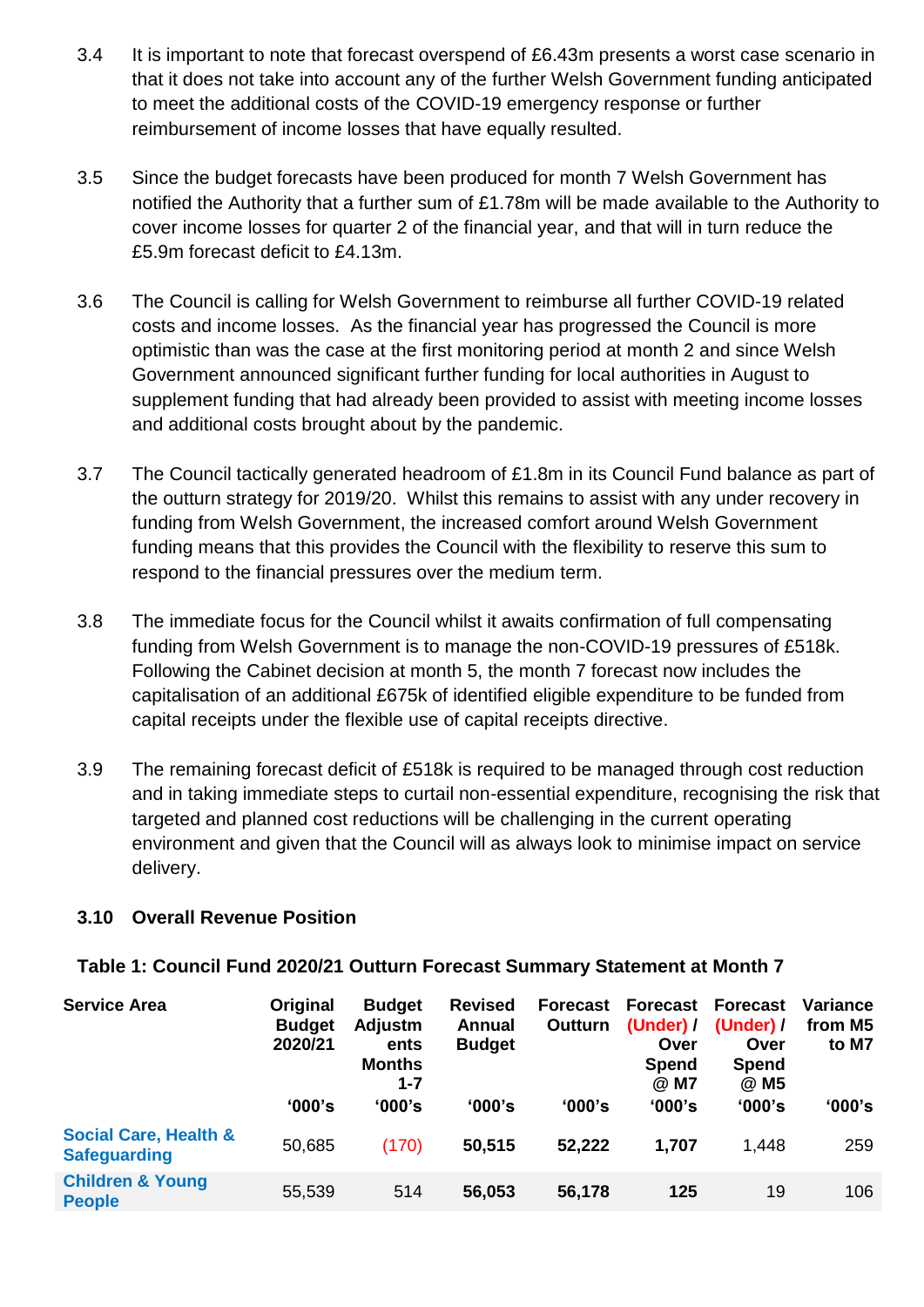| <b>Service Area</b>                            | Original<br><b>Budget</b><br>2020/21 | <b>Budget</b><br><b>Adjustm</b><br>ents<br><b>Months</b><br>$1 - 7$ | <b>Revised</b><br>Annual<br><b>Budget</b> | <b>Forecast</b><br>Outturn | <b>Forecast</b><br>(Under) /<br>Over<br><b>Spend</b><br>@ M7 | <b>Forecast</b><br>(Under) /<br>Over<br><b>Spend</b><br>@ M5 | Variance<br>from M5<br>to M7 |
|------------------------------------------------|--------------------------------------|---------------------------------------------------------------------|-------------------------------------------|----------------------------|--------------------------------------------------------------|--------------------------------------------------------------|------------------------------|
| <b>Enterprise</b>                              | 24,132                               | (1, 511)                                                            | 22,621                                    | 27,238                     | 4,617                                                        | 5,113                                                        | (496)                        |
| <b>Chief Executives Unit</b>                   | 4,745                                | $\overline{4}$                                                      | 4,749                                     | 4,811                      | 62                                                           | 144                                                          | (82)                         |
| <b>Resources</b>                               | 7,746                                | 30                                                                  | 7,776                                     | 7,969                      | 193                                                          | 694                                                          | (501)                        |
| <b>Corporate Costs &amp;</b><br><b>Levies</b>  | 22,743                               | 229                                                                 | 22,972                                    | 23,014                     | 42                                                           | 66                                                           | (24)                         |
| <b>Net Cost of Services</b>                    | 165,590                              | (904)                                                               | 164,686                                   | 171,432                    | 6,746                                                        | 7,484                                                        | (738)                        |
| <b>Appropriations</b>                          | 4,857                                | 1,163                                                               | 6,020                                     | 5,857                      | (163)                                                        | (83)                                                         | (80)                         |
| <b>Expenditure to be</b><br><b>Financed</b>    | 170,447                              | 259                                                                 | 170,706                                   | 177,289                    | 6,583                                                        | 7,401                                                        | (818)                        |
| <b>Financing</b>                               | (170, 447)                           | (259)                                                               | (170, 706)                                | (170, 863)                 | (157)                                                        | 20                                                           | (177)                        |
| <b>Net General Fund</b><br>(Surplus) / Deficit | $\bf{0}$                             | $\bf{0}$                                                            | $\bf{0}$                                  | 6,426                      | 6,426                                                        | 7,421                                                        | (995)                        |

**Table 2: Council Fund 2020/21 Outturn Forecast Detailed Statement at Month 7**

| <b>Service Area</b>                          | Original<br><b>Budget</b><br>2020/21 | <b>Budget</b><br>Adjustm<br>ents<br><b>Months</b><br>$1 - 7$ | <b>Revised</b><br><b>Annual</b><br><b>Budget</b> | <b>Forecast</b><br><b>Outturn</b> | <b>Forecast</b><br>(Under) /<br>Over<br>Spend<br>@ M7 | <b>Forecast</b><br>(Under) /<br>Over<br>Spend<br>@ M5 | Variance<br>from M5<br>to M7 |
|----------------------------------------------|--------------------------------------|--------------------------------------------------------------|--------------------------------------------------|-----------------------------------|-------------------------------------------------------|-------------------------------------------------------|------------------------------|
|                                              | '000's                               | '000's                                                       | '000's                                           | '000's                            | '000's                                                | '000's                                                | '000's                       |
| <b>Adult Services</b>                        | 7,877                                | (55)                                                         | 7,822                                            | 8,002                             | 180                                                   | 156                                                   | 24                           |
| <b>Children Services</b>                     | 14,428                               | (63)                                                         | 14,365                                           | 15,825                            | 1,460                                                 | 1,459                                                 | 1                            |
| <b>Community Care</b>                        | 24,434                               | 30                                                           | 24,464                                           | 24,460                            | (4)                                                   | (209)                                                 | 205                          |
| <b>Commissioning</b>                         | 1,483                                | (65)                                                         | 1,418                                            | 1,315                             | (103)                                                 | (63)                                                  | (40)                         |
| <b>Partnerships</b>                          | 436                                  | $\mathbf 0$                                                  | 436                                              | 436                               | $\mathbf 0$                                           | $\overline{0}$                                        | (0)                          |
| <b>Public Protection</b>                     | 1,481                                | (14)                                                         | 1,467                                            | 1,645                             | 178                                                   | 109                                                   | 69                           |
| <b>Resources &amp;</b><br><b>Performance</b> | 546                                  | (3)                                                          | 543                                              | 539                               | (4)                                                   | (5)                                                   | 1                            |
| <b>Social Care, Health</b><br>& Safeguarding | 50,685                               | (170)                                                        | 50,515                                           | 52,222                            | 1,707                                                 | 1,448                                                 | 259                          |
| <b>Individual Schools</b><br><b>Budget</b>   | 47,420                               | (356)                                                        | 47,064                                           | 46,748                            | (316)                                                 | (264)                                                 | (52)                         |
| <b>Resources</b>                             | 1,234                                | (9)                                                          | 1,225                                            | 1,239                             | 14                                                    | 22                                                    | (8)                          |
| <b>Standards</b>                             | 6,885                                | 879                                                          | 7,764                                            | 8,191                             | 427                                                   | 261                                                   | 166                          |
| <b>Children &amp; Young</b><br><b>People</b> | 55,539                               | 514                                                          | 56,053                                           | 56,178                            | 125                                                   | 19                                                    | 106                          |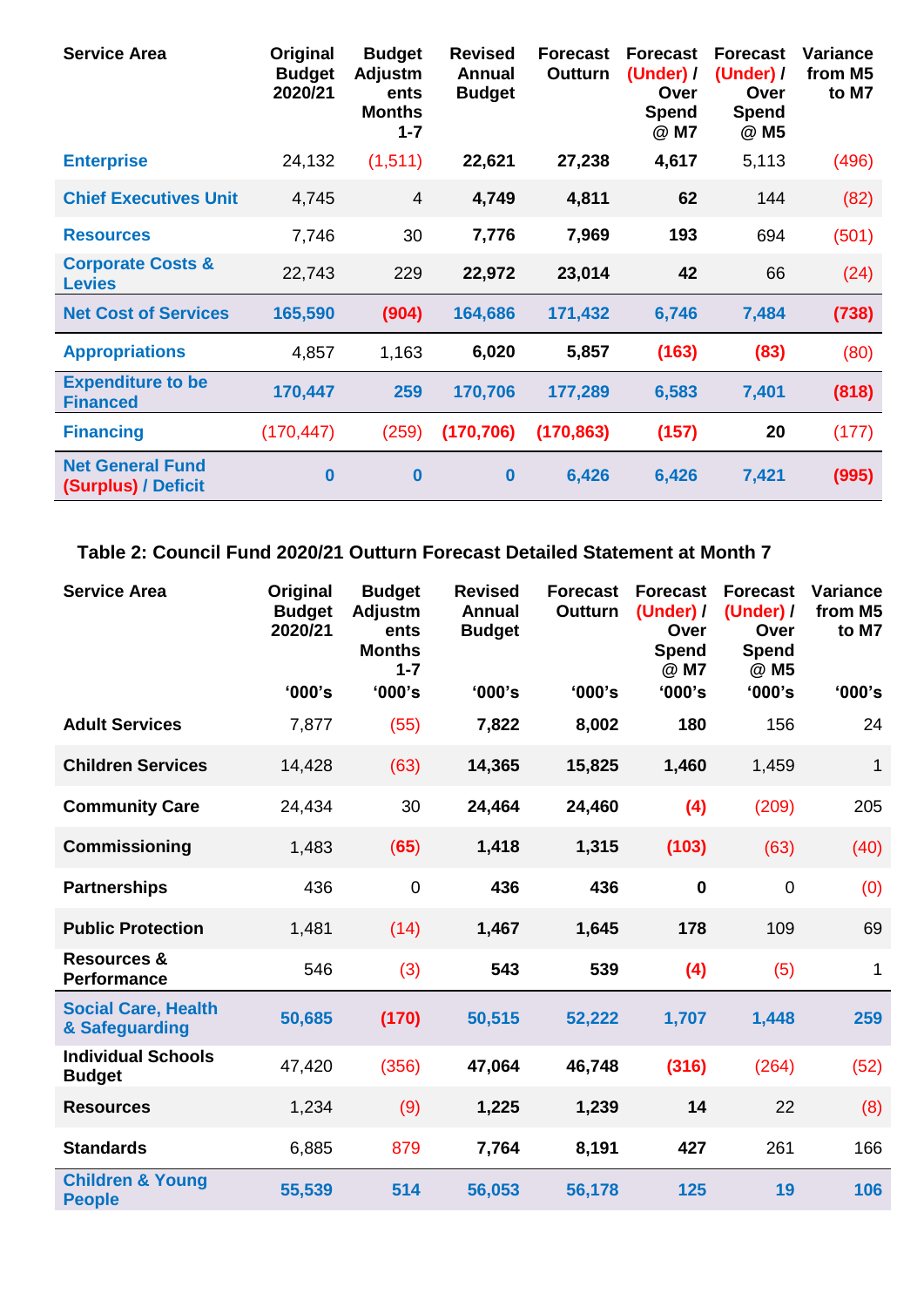| <b>Service Area</b>                                                              | Original<br><b>Budget</b><br>2020/21 | <b>Budget</b><br><b>Adjustm</b><br>ents<br><b>Months</b><br>$1 - 7$ | <b>Revised</b><br><b>Annual</b><br><b>Budget</b> | <b>Forecast</b><br>Outturn | <b>Forecast</b><br>(Under) /<br>Over<br><b>Spend</b><br>@ M7 | <b>Forecast</b><br>(Under) /<br>Over<br><b>Spend</b><br>@ M5 | <b>Variance</b><br>from M5<br>to M7 |
|----------------------------------------------------------------------------------|--------------------------------------|---------------------------------------------------------------------|--------------------------------------------------|----------------------------|--------------------------------------------------------------|--------------------------------------------------------------|-------------------------------------|
| <b>Business Growth</b><br>and Enterprise                                         | 2,468                                | (168)                                                               | 2,300                                            | 2,250                      | (50)                                                         | 29                                                           | (79)                                |
| <b>Facilities &amp; Fleet</b><br><b>Management</b>                               | 5,665                                | (1,266)                                                             | 4,399                                            | 5,621                      | 1,222                                                        | 1,097                                                        | 125                                 |
| Neighbourhood<br><b>Services</b>                                                 | 10,483                               | (26)                                                                | 10,457                                           | 11,240                     | 783                                                          | 1,153                                                        | (370)                               |
| <b>Planning, Housing,</b><br><b>Highways</b><br>Development &<br><b>Flooding</b> | 1,951                                | (133)                                                               | 1,818                                            | 2,811                      | 993                                                          | 1,067                                                        | (74)                                |
| <b>Countryside &amp;</b><br><b>Culture (MonLife)</b>                             | 1,348                                | (8)                                                                 | 1,340                                            | 1,422                      | 82                                                           | 40                                                           | 42                                  |
| <b>Finance &amp; Business</b><br><b>Development</b><br>(MonLife)                 | 1,507                                | 116                                                                 | 1,623                                            | 1,516                      | (107)                                                        | (150)                                                        | 43                                  |
| Leisure, Youth &<br><b>Outdoor Adventure</b><br>(MonLife)                        | 710                                  | (26)                                                                | 684                                              | 2,378                      | 1,694                                                        | 1,877                                                        | (183)                               |
| <b>Enterprise</b>                                                                | 24,132                               | (1, 511)                                                            | 22,621                                           | 27,238                     | 4,617                                                        | 5,113                                                        | (496)                               |
| Legal & Land<br><b>Charges</b>                                                   | 839                                  | (6)                                                                 | 833                                              | 873                        | 40                                                           | 92                                                           | (52)                                |
| Governance,<br>Democracy &<br><b>Support</b>                                     | 3,906                                | 10                                                                  | 3,916                                            | 3,938                      | 22                                                           | 52                                                           | (30)                                |
| <b>Chief Executives</b><br><b>Unit</b>                                           | 4,745                                | 4                                                                   | 4,749                                            | 4,811                      | 62                                                           | 144                                                          | (82)                                |
| <b>Finance</b>                                                                   | 2,597                                | (63)                                                                | 2,534                                            | 2,707                      | 173                                                          | 189                                                          | (16)                                |
| Information,<br><b>Communication</b><br><b>Technology</b>                        | 2,803                                | 135                                                                 | 2,938                                            | 2,507                      | (431)                                                        | (128)                                                        | (303)                               |
| <b>People</b>                                                                    | 1,725                                | 50                                                                  | 1,775                                            | 1,707                      | (68)                                                         | 6                                                            | (74)                                |
| <b>Future</b><br><b>Monmouthshire</b>                                            | (46)                                 | (25)                                                                | (71)                                             | 11                         | 82                                                           | 112                                                          | (30)                                |
| <b>Commercial &amp;</b><br><b>Corporate Landlord</b>                             | 667                                  | (67)                                                                | 600                                              | 1,037                      | 437                                                          | 515                                                          | (78)                                |
| <b>Resources</b>                                                                 | 7,746                                | 30                                                                  | 7,776                                            | 7,969                      | 193                                                          | 694                                                          | (501)                               |
| <b>Precepts &amp; Levies</b>                                                     | 20,379                               | 1                                                                   | 20,380                                           | 20,382                     | $\overline{2}$                                               | $\overline{2}$                                               | (0)                                 |
| Coroner's                                                                        | 117                                  | $\pmb{0}$                                                           | 117                                              | 140                        | 23                                                           | 23                                                           | (0)                                 |
| <b>Archives</b>                                                                  | 182                                  | $\pmb{0}$                                                           | 182                                              | 182                        | $\pmb{0}$                                                    | $\pmb{0}$                                                    | (0)                                 |
| Corporate<br><b>Management</b>                                                   | 293                                  | $\pmb{0}$                                                           | 293                                              | 101                        | (192)                                                        | (114)                                                        | (78)                                |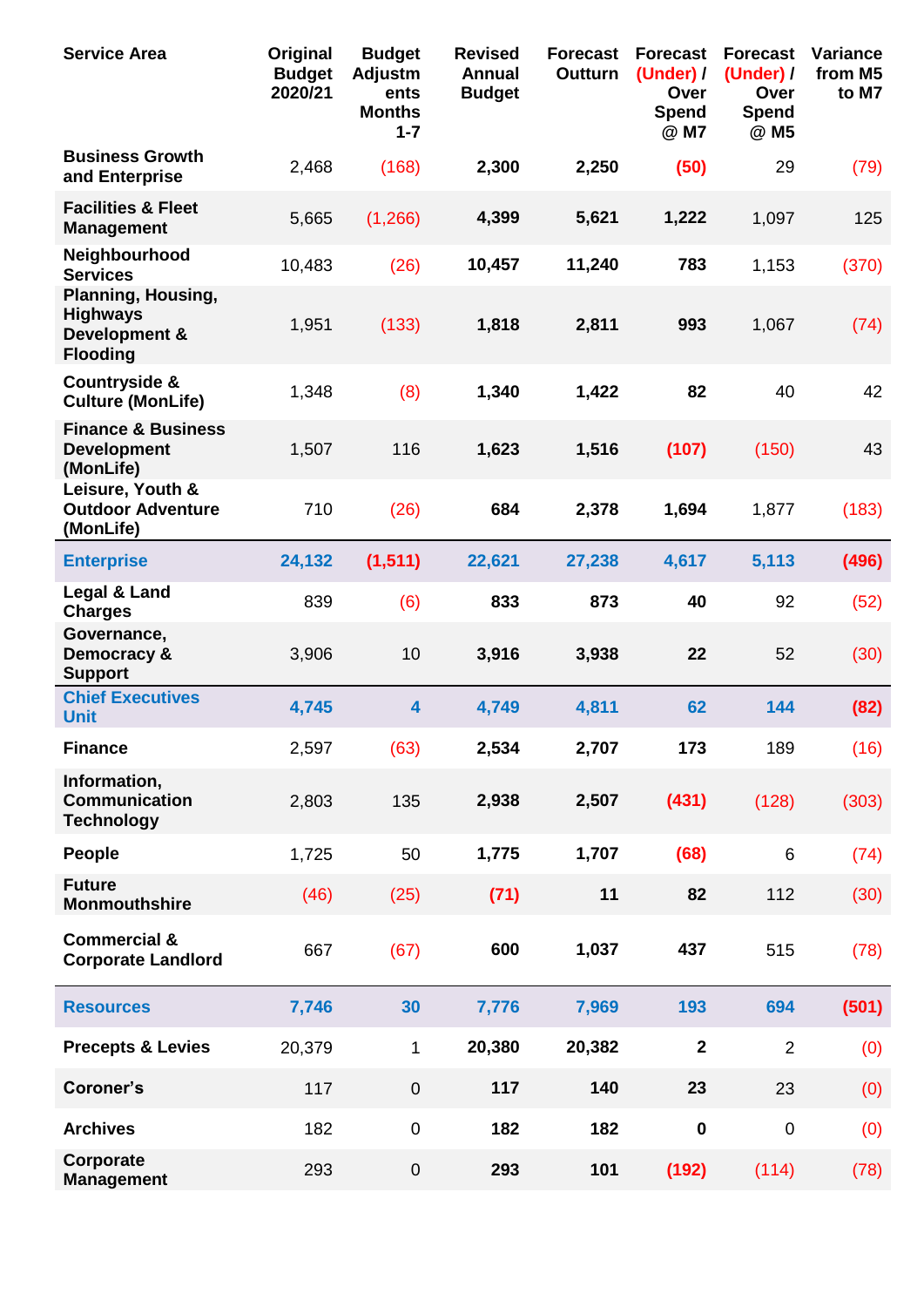| <b>Service Area</b>                                     | Original<br><b>Budget</b><br>2020/21 | <b>Budget</b><br>Adjustm<br>ents<br><b>Months</b><br>$1 - 7$ | <b>Revised</b><br><b>Annual</b><br><b>Budget</b> | <b>Forecast</b><br><b>Outturn</b> | <b>Forecast</b><br>(Under) /<br>Over<br><b>Spend</b><br>@ M7 | <b>Forecast</b><br>(Under) /<br>Over<br><b>Spend</b><br>@ M5 | <b>Variance</b><br>from M5<br>to M7 |
|---------------------------------------------------------|--------------------------------------|--------------------------------------------------------------|--------------------------------------------------|-----------------------------------|--------------------------------------------------------------|--------------------------------------------------------------|-------------------------------------|
| <b>Non Distributed</b><br><b>Costs (NDC)</b>            | 492                                  | $\mathbf 0$                                                  | 492                                              | 707                               | 215                                                          | 108                                                          | 107                                 |
| <b>Strategic Initiatives</b>                            | (167)                                | 228                                                          | 61                                               | $\mathbf 0$                       | (61)                                                         | $\mathbf 0$                                                  | (61)                                |
| <b>Insurance</b>                                        | 1,447                                | $\mathbf 0$                                                  | 1,447                                            | 1,502                             | 55                                                           | 46                                                           | 9                                   |
| <b>Corporate Costs &amp;</b><br><b>Levies</b>           | 22,743                               | 229                                                          | 22,972                                           | 23,014                            | 42                                                           | 66                                                           | (24)                                |
| <b>Net Cost of Services</b>                             | 165,590                              | (904)                                                        | 164,686                                          | 171,432                           | 6,746                                                        | 7,484                                                        | (738)                               |
| <b>Fixed Asset</b><br><b>Disposal Costs</b>             | 20                                   | 45                                                           | 65                                               | 71                                | 6                                                            | 25                                                           | (19)                                |
| Interest &<br><b>Investment Income</b>                  | (252)                                | $\mathbf 0$                                                  | (252)                                            | (90)                              | 162                                                          | 181                                                          | (19)                                |
| <b>Interest Payable &amp;</b><br><b>Similar Charges</b> | 4,020                                | 27                                                           | 4,047                                            | 3,817                             | (230)                                                        | (164)                                                        | (66)                                |
| <b>Charges Required</b><br>under Regulation             | 6,251                                | (108)                                                        | 6,143                                            | 6,061                             | (82)                                                         | (113)                                                        | 31                                  |
| <b>Other Investment</b><br><b>Income</b>                | (1, 153)                             | 1,153                                                        | $\mathbf 0$                                      | (14)                              | (14)                                                         | (12)                                                         | (2)                                 |
| <b>Borrowing Cost</b><br><b>Recoupment</b>              | (3, 425)                             | 50                                                           | (3, 375)                                         | (3, 380)                          | (5)                                                          | (0)                                                          | (5)                                 |
| <b>Contributions to</b><br><b>Reserves</b>              | 143                                  | $\mathbf 0$                                                  | 143                                              | 143                               | $\mathbf 0$                                                  | $\mathbf 0$                                                  | $\mathbf 0$                         |
| <b>Contributions from</b><br>reserves                   | (747)                                | (4)                                                          | (751)                                            | (751)                             | $\mathbf 0$                                                  | 0                                                            | $\mathbf 0$                         |
| <b>Appropriations</b>                                   | 4,857                                | 1,163                                                        | 6,020                                            | 5,857                             | (163)                                                        | (83)                                                         | (80)                                |
| <b>Expenditure to be</b><br><b>Financed</b>             | 170,447                              | 259                                                          | 170,706                                          | 177,289                           | 6,583                                                        | 7,401                                                        | (818)                               |
| <b>General Government</b><br><b>Grants</b>              | (64, 823)                            | 0                                                            | (64, 823)                                        | (64, 823)                         | $\mathbf 0$                                                  | 0                                                            | 0                                   |
| <b>Non Domestic Rates</b>                               | (32, 937)                            | $\pmb{0}$                                                    | (32, 937)                                        | (32, 937)                         | $\pmb{0}$                                                    | $\boldsymbol{0}$                                             | $\pmb{0}$                           |
| <b>Council tax</b>                                      | (79, 572)                            | (259)                                                        | (79, 831)                                        | (80, 216)                         | (385)                                                        | (305)                                                        | (80)                                |
| <b>Council Tax Benefit</b><br><b>Support</b>            | 6,885                                | $\mathbf 0$                                                  | 6,885                                            | 7,113                             | 228                                                          | 324                                                          | (96)                                |
| <b>Financing</b>                                        | (170, 447)                           | (259)                                                        | (170, 706)                                       | (170, 863)                        | (157)                                                        | 20                                                           | (177)                               |
| <b>Net General Fund</b><br>(Surplus) / Deficit          | $\bf{0}$                             | $\bf{0}$                                                     | $\boldsymbol{0}$                                 | 6,426                             | 6,426                                                        | 7,421                                                        | (995)                               |

# 3.11 As the Council continues to transition from the response phase of the pandemic it is important that Cabinet is kept informed as impacts are being assessed.

3.12 Putting the Council's finances into context, pre COVID-19 pandemic, the Council had: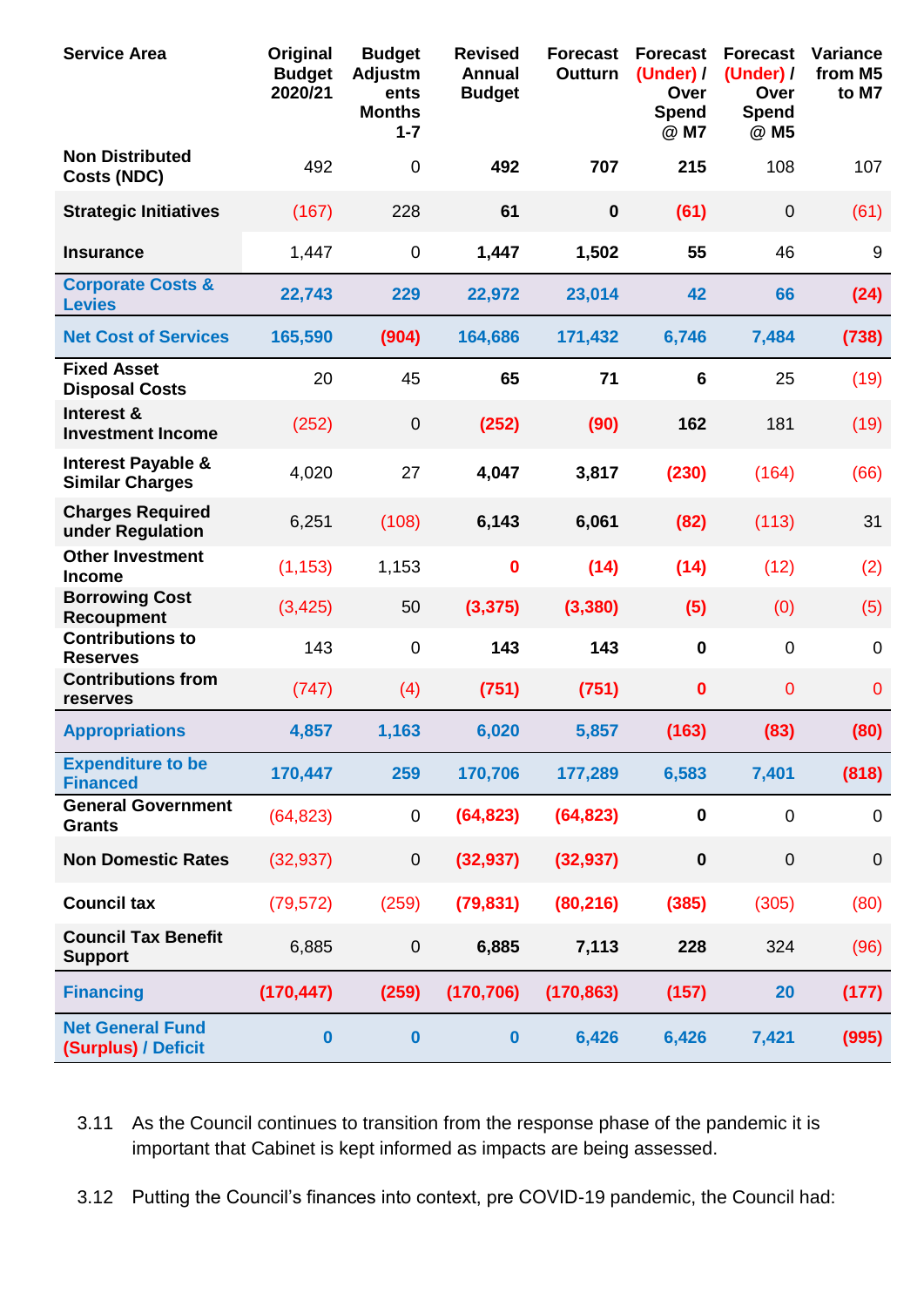- Brought forward budget savings proposals for 2020/21 of £8.5m to manage budget pressures of £9.5m and alongside a disappointing Welsh Government settlement where the extent of pressures on services were not recognised:
- Benefitted from a significant one-off VAT receipt and flexible use of capital receipts to arrest a £3.76m net over spend against services in 2019/20; and
- Finalised its draft accounts for 19/20 with useable capital receipts of only £3.2m, a Council Fund balance of £8.5m and useable earmarked reserves of £6.4m (of which there is planned use that will reduce earmarked reserves to £5.5m at the end of 2020/21).
- 3.13 The Council was already facing financial challenges pre-COVID-19. The pandemic has accentuated the challenge:
	- Services and existing capacity has been redirected and redeployed to ensure that the Council met its core purpose of protecting life. This has seen additional unbudgeted costs being incurred.
	- Many income generating services have had to stop in order to comply with UK and Welsh Government guidance. The income loss and shortfall is significant and ongoing.
	- There is delay in the implementation of some budget savings proposals for 2020/21 as a result of staff resources being diverted to respond to the pandemic.
- 3.14 This report provides a 'point in time' assessment and forecast for 2020/21. The revenue and capital annual forecast at month 7 is shown in *appendix 1*. The forecasts have been prepared on assumptions that remain uncertain. The forecasts have been supplemented by an analysis of pressures including those that are thought without suitable mitigation to impact on 2021/22. This is shown in *appendix 2* and will inform the budget setting process for 2021/22.
- 3.15 The table below provides a high level analysis of how the £6.43m reasonable worst case forecast outturn is broken down. This shows that whilst there are significant in-year pressures resulting from the COVID-19 pandemic there is also a set of significant in-year pressures that are unrelated or that result from a delay in budget savings proposals being implemented.

|                                                 | <b>Overall</b><br><b>M7</b><br><b>Forecast</b> | Variance<br>to M5 | M7 Due<br>to Covid<br>19<br><b>Expendi</b><br>ture<br><b>Increase</b> | Variance<br>to M5 | <b>M7</b><br>Due to<br><b>Covid</b><br>19<br><b>Income</b><br><b>Loss</b> | <b>Variance</b><br>to M <sub>5</sub> | <b>M7 Due</b><br>to Non<br><b>Covid 19</b> | <b>Variance</b><br>to M <sub>5</sub> |
|-------------------------------------------------|------------------------------------------------|-------------------|-----------------------------------------------------------------------|-------------------|---------------------------------------------------------------------------|--------------------------------------|--------------------------------------------|--------------------------------------|
| <b>Social Care,</b><br>Health &<br>Safeguarding | 1,706                                          | 259               | 0                                                                     | 0                 | 177                                                                       | 9                                    | 1,529                                      | 250                                  |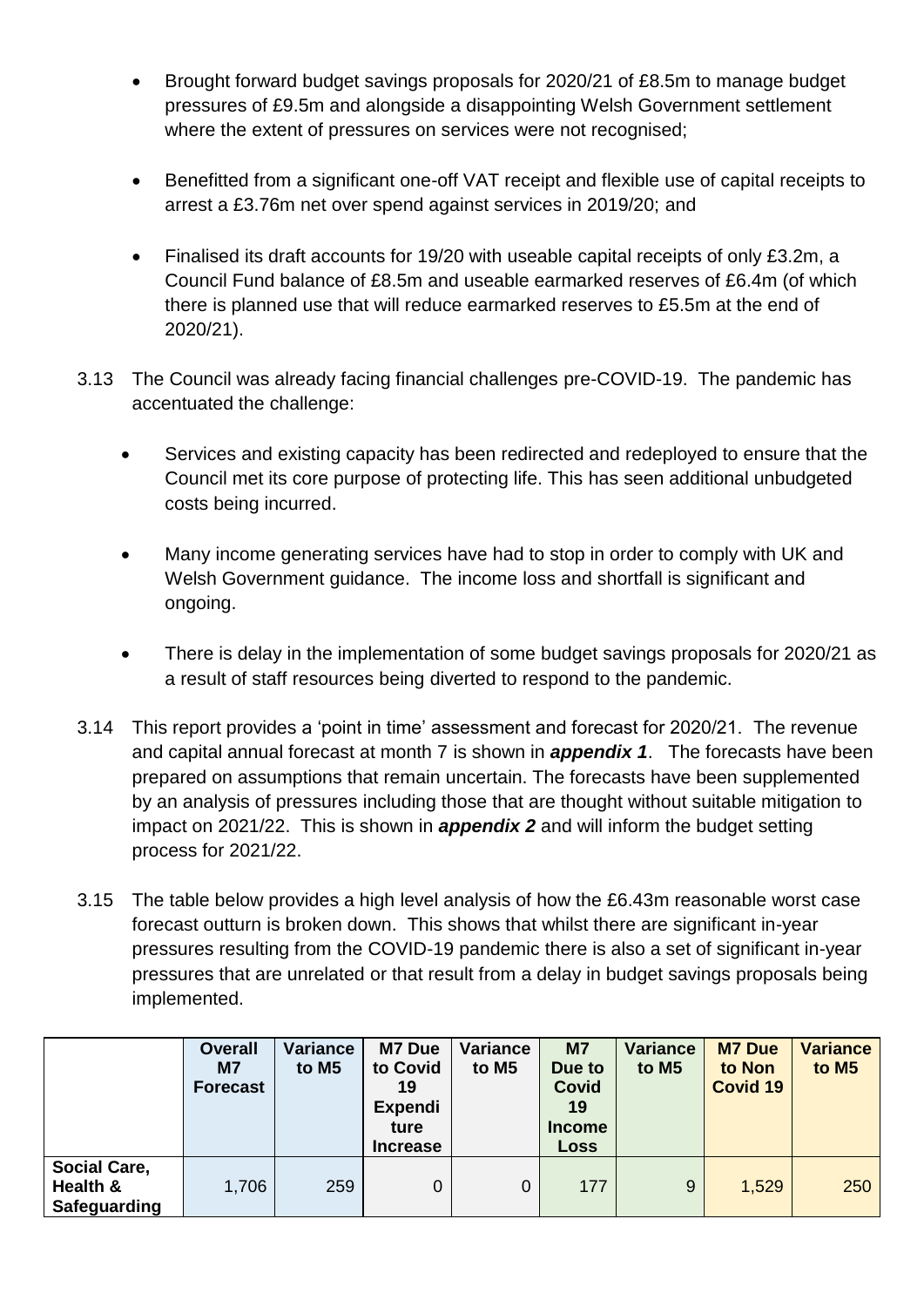| <b>Children &amp;</b><br><b>Young People</b>     | 125   | 106   | (50)           | (53) | 70             | $\overline{0}$ | 100   | 159   |
|--------------------------------------------------|-------|-------|----------------|------|----------------|----------------|-------|-------|
| <b>Enterprise</b>                                | 4,617 | (499) | 964            | (70) | 3,602          | 11             | 51    | (440) |
| <b>Chief</b><br><b>Executives</b><br><b>Unit</b> | 61    | (84)  | 29             | (2)  | 50             | (13)           | (18)  | (69)  |
| <b>Resources</b>                                 | 192   | (499) | 320            | 34   | 512            | (103)          | (640) | (430) |
| Corporate<br>Costs &<br><b>Levies</b>            | 44    | (23)  | $\overline{0}$ | 0    | $\overline{0}$ | $\overline{0}$ | 44    | (23)  |
| <b>Appropriations</b>                            | (163) | (80)  | 0              | 0    | $\mathbf{0}$   | $\overline{0}$ | (163) | (80)  |
| <b>Financing</b>                                 | (156) | (175) | 229            | 229  | $\overline{0}$ | (324)          | (385) | (80)  |
| <b>Total</b>                                     | 6,426 | (995) | 1,492          | 138  | 4,411          | (420)          | 518   | (713) |

- 3.16 The principal in-year non Covid-19 pressures are:
	- A significant pressure within Children's Services relating to a continued increase in the number of looked after children (LAC) cases carrying over from 2019/20 and after the budget was approved.
	- The 2.75% pay award being much higher than the original 1% budget assumption built into the budget and where it had been expected that Welsh Government funding would be forthcoming.
	- Pressures remaining within the Passenger Transport Unit (PTU) and that continue to be worked on as part of the PTU review and where implementation has been impacted by the pandemic.
	- Pressures in waste & recycling as a result of delays in the rollout of waste reconfiguration and changes.
	- Income pressures relating to Civil parking enforcement where savings targets cannot be met.
	- A shortfall against additional commercial income targets as a consequence of the impact of COVID-19 and the current level of market and economic uncertainty which may not be funded by Welsh Government.
	- As result of the late receipt of the final settlement from Welsh Government and the disappointment of there being no funding floor introduced, the remaining efficiency savings that were left to be identified during the financial year.
- 3.17 As the financial year has progressed significant forecast budget savings have been identified and added to the budget forecast to mitigate some of those pressures outlined above. *Appendix 2* provides an analysis of both the significant forecast pressures and savings, the assumptions upon which they are based as well as the risks and sensitivities that apply.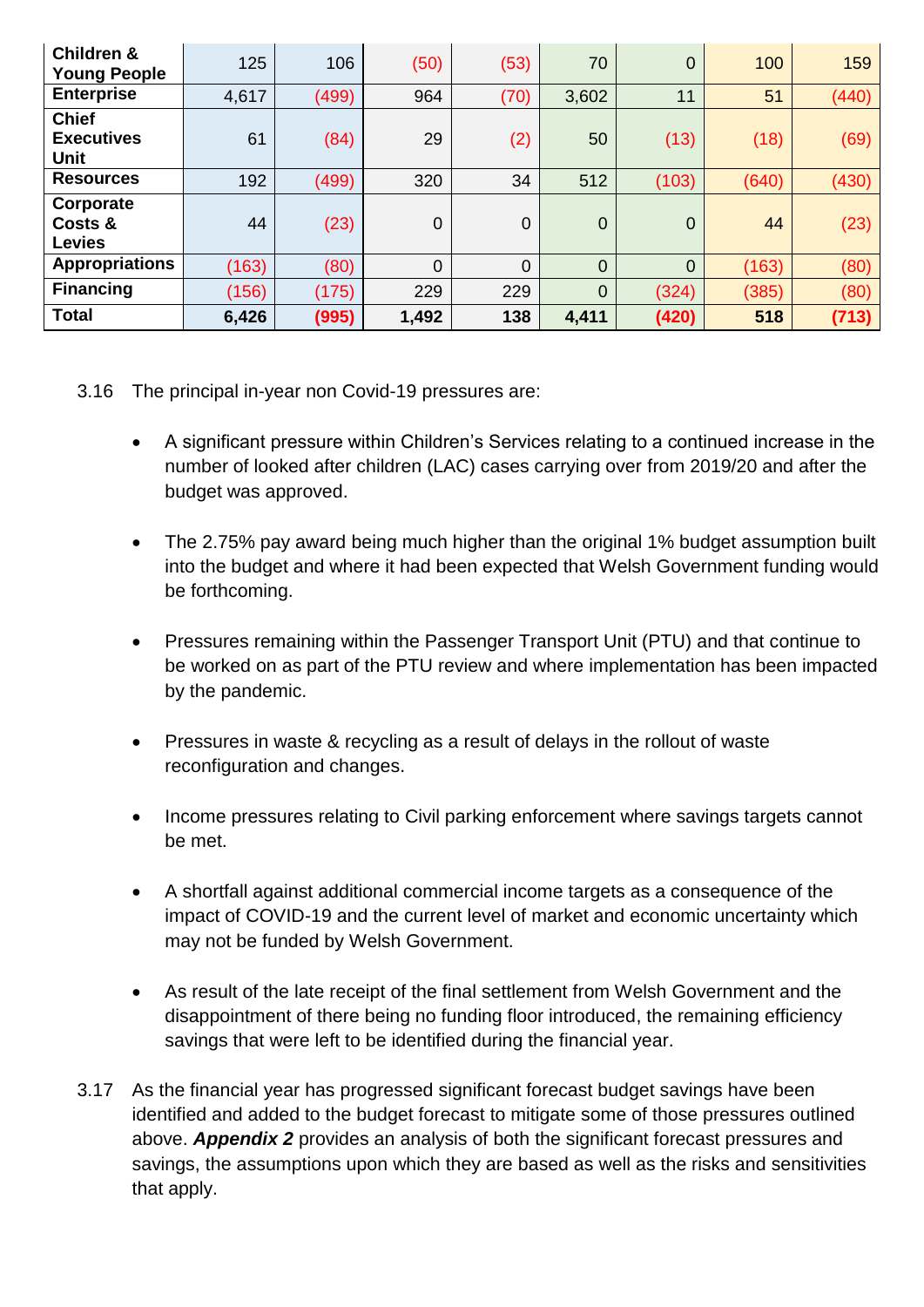- 3.18 It is important to note that the majority of the savings identified during year to assist the inyear budget recovery are one-off savings and will not bring any further benefit to future year's budgets. Conversely, the majority of those pressures highlighted above are recurrent pressures and will need to be considered as part of the wider budget process for 2021/22 and beyond.
- 3.19 The key risk and uncertainty continues to be the amount of compensatory Welsh Government funding that the Council will receive. Announcements by both Welsh Government and UK Government have been made and have confirmed levels of commitment to support local authorities.
- 3.20 We are grateful to Welsh Government for the funding that has been provided to Welsh Councils to cover costs to date and that we anticipate could potentially meet the income shortfalls forecast for the remainder of the year.
- 3.21 However, we urge Welsh Government to confirm full reimbursement of the £4.13m COVID related income losses and cost pressures as soon as possible and to eliminate financial risk going into the financial year-end.
- 3.22 Beyond Welsh Government funding of in year pressures, assessment will also need to be undertaken of reserve balances and available capital receipts. Clearly this will require a review of the Council's existing reserve strategy and regard will not only need to be given to the current year situation but also to the medium and long term. Reserve balances are finite and act as only a limited buffer to fund one-off costs.

# **4. OPTIONS APPRAISAL**

- 4.1 This report provides an update on the current financial situation and the challenges facing the Council now and over the medium term. It has been prepared at a time of great uncertainty as the Council still transitions from the emergency response phase of the COVID-19 pandemic towards a period of recovery.
- 4.2 The outturn forecast that has been prepared for consideration is predicated on assumptions that have been independently assessed by budget holders and subsequently reviewed as part of the budget monitoring process. These assumptions don't look to represent a policy position that Cabinet is looking to take on when services are re-opening. Rather they represent a reasoned assessment of the impact on services in year based on known information, anticipated future changes and estimates.
- 4.3 *Appendix 2* provides an analysis of the significant forecast pressures and summarises the assumptions upon which they are based as well as the risks and sensitivities that apply. This has been produced to aid understanding of the forecast and assumptions upon which it has been based.
- 4.4 By far the greatest uncertainty that exists is the level of Welsh Government funding to be received to offset additional costs incurred in responding to the COVID-19 emergency response and the significant income losses that have resulted where services have ceased as a result of the lockdown restrictions in place. However, this risk has diminished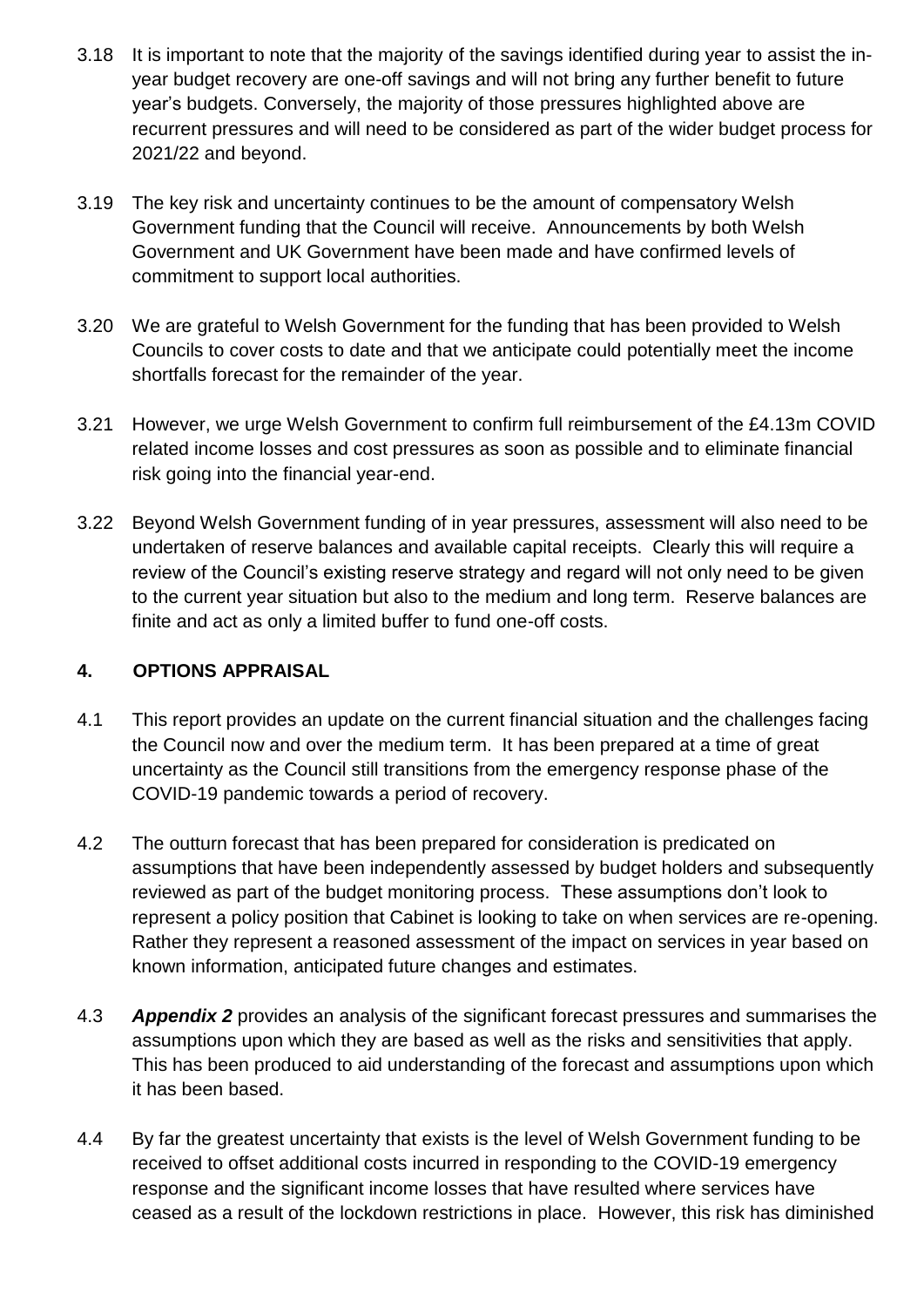as a result of funding received to date and the significant amount of further funding still available to local authorities in Wales via Welsh Government's COVID Hardship Fund.

4.5 Options will be considered when determining the appropriate response to addressing the budget shortfalls contained in the report as we move throughout the year.

# **5. EVALUATION CRITERIA**

- 5.1 This forecast outturn report represents an assessment of the forecast for the 2020/21 financial year based on seven months of data. More so than ever the combination of the impact of the COVID-19 pandemic and the fact that it is only part way through the financial year, and combined with the uncertainties on the level of Welsh Government funding support, means that a level of risk uncertainty should be attributed to the forecast.
- 5.2 There is an increasing level of comfort that Welsh Government funding will meet additional costs and losses of income brought about by the response to and the impact of the pandemic. However, this continues to represent a risk that will only be mitigated by monthly and quarterly submissions to Welsh Government being agreed. And furthermore and beyond those impacts resulting from COVID-19 there exists a number of significant cost pressures that would need to be managed regardless.
- 5.3 The Council has recently maintained formal reporting to Cabinet at month 2 (period 1), month 5 (period 2) and outturn, with more frequent budget monitoring information being undertaken at a departmental level and reported to management and the Strategic Leadership Team. Only where circumstances necessitate it is more frequent formal reporting to Cabinet required.
- 5.4 As a result of the significant financial challenges facing the Council there will be a more frequent reporting of the in-year revenue and capital outturn forecast. Formal reporting will take place at months 2, 5, 7, 9 and outturn. There will be no formal reporting of the month 11 outturn forecast as the financial year-end will have already taken place by the time the report has been prepared.
- 5.5 The update of the Medium Term Financial Plan (MTFP) and the development of the budget proposals for 2021/22 and the medium term will again be challenging. Welsh Government has now confirmed that local authorities provisional funding settlement will be announced on the 22<sup>nd</sup> December 2020 with the final settlement being announced on 2<sup>nd</sup> March 2021. As a result of the late notification of funding draft budget proposals for 2021/22 will now not be released for consultation purposes until Cabinet has considered them at its meeting on the  $20<sup>th</sup>$  January 2021.
- 5.6 There is also further uncertainty given that the UK Government has only undertaken a one-year Comprehensive Spending Review which consequently does not enable Welsh Government to provide any additional certainty around indicative budget settlements for Welsh local authorities in future years.

# **6. REASONS:**

6.1 To ensure that the gravity of the financial challenges facing the Council are understood and that reasonable actions are being taken to safeguard the ongoing financial sustainability of the Council.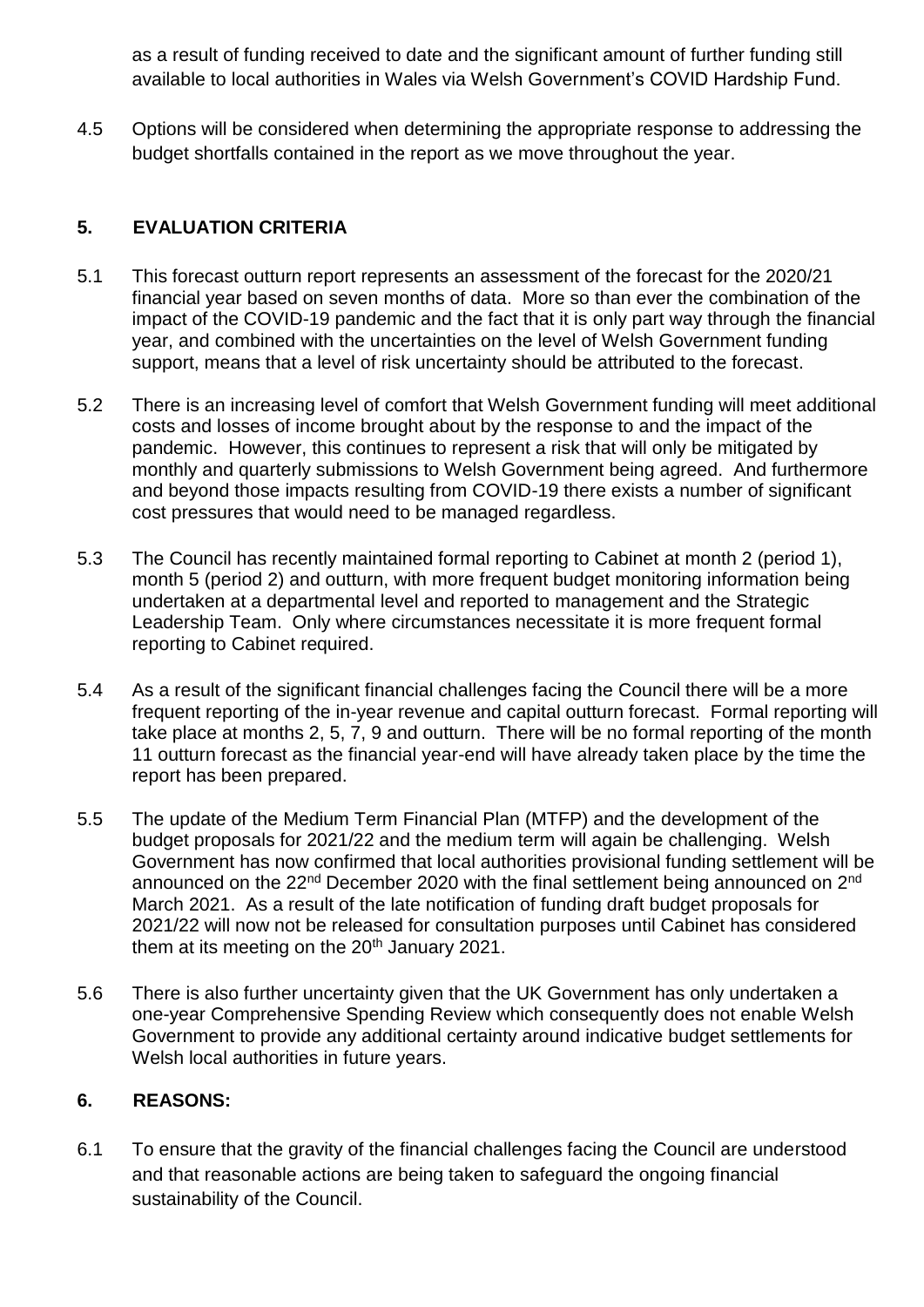6.2 To provide a timely update on the current financial circumstances and challenges resulting from the COVID-19 pandemic and that will in turn lead to the Council needing to plan and plot a revised course to ensure it remains financially sustainable into the future.

#### **7. RESOURCE IMPLICATIONS:**

- 7.1 The resource implications of the current in-year forecast outturn are contained in this report and the attached appendices. At its worst the forecast outturn exhibits an over spend of £6.43m. However, Welsh Government funding will mitigate part of this though it remains unclear as to how far that will extend though levels of confidence have increased.
- 7.2 The financial challenges facing the Council and resulting from the COVID-19 pandemic are significant in the current year and over the next 4 years of the MTFP. Not just for this Council but all councils across Wales and the UK. The Council is having to incur significant costs in its response effort and this will continue as it transitions towards recovery. Furthermore and resulting from the restrictions that UK Government and Welsh Government have had to put in place to contain the spread of the virus we are suffering significant shortfalls in our income levels. Some of these will return more quickly than others as services are able to be safely turned back on.
- 7.3 In terms of how the Council will respond to the challenges faced in the current year and over the medium term this will very much depend on the level of compensating funding received from Welsh Government and the flexibilities afforded to Welsh local authorities to spread the impact over more than one financial year. We are grateful to Welsh Government for the funding that has been provided to Welsh Councils to cover costs to date and that we anticipate could potentially meet the income shortfalls forecast for the remainder of the year.
- 7.4 The Council is working on the basis that it will be fully funded by Welsh Government. However, there is clearly a risk that this will not happen and beyond this there are £518k of non COVID-19 pressures to be managed. Options to mitigate these risks are limited with recourse to draw on the Council Fund, specific earmarked reserves and useable capital receipts. However each of these are at historically low levels and only just above prudent minimum levels.
- 7.5 The more immediate steps have been to curtail non-essential expenditure. Going forward more targeted and planned cost reductions will be challenging and the Council will as always look to minimise impact on service delivery. Though this cannot be guaranteed and is expected if Welsh Government funding falls short of expectations.
- 7.6 There are resultant consequences for the MTFP and the budget process for 2021/22 and these will be developed in parallel in the coming months and to feed into the normal budget cycle and process.

# **8. EQUALITY AND FUTURE GENERATIONS EVALUATION (INCLUDES SOCIAL JUSTICE, SAFEGUARDING AND CORPORATE PARENTING):**